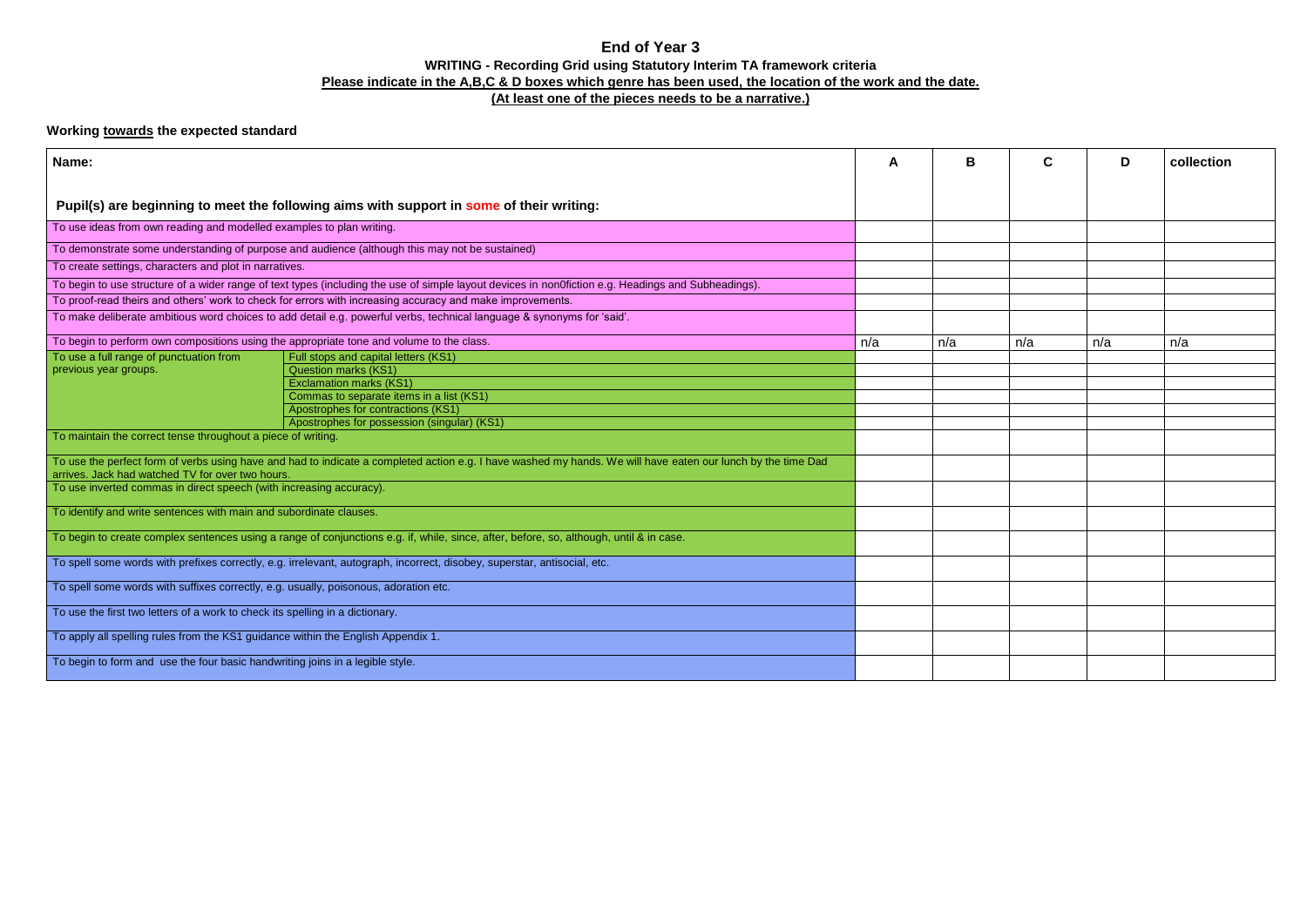## **Working at the expected standard**

| Name:                                                                                                                                                                                                            |                                                                                                                                                | A   | B   | C   | D   | collection |
|------------------------------------------------------------------------------------------------------------------------------------------------------------------------------------------------------------------|------------------------------------------------------------------------------------------------------------------------------------------------|-----|-----|-----|-----|------------|
|                                                                                                                                                                                                                  | Pupil(s) are beginning to independently apply their knowledge in many instances.                                                               |     |     |     |     |            |
| To use ideas from own reading and modelled examples to plan writing.                                                                                                                                             |                                                                                                                                                |     |     |     |     |            |
| To demonstrate an increasing understanding of purpose and audience.                                                                                                                                              |                                                                                                                                                |     |     |     |     |            |
|                                                                                                                                                                                                                  | To use the structure of a wider range of text types (including the use of simple layout devices in non-fiction e.g. Headings and Subheadings). |     |     |     |     |            |
| To proof-read theirs and others' work to check for errors with increasing accuracy and make improvements.                                                                                                        |                                                                                                                                                |     |     |     |     |            |
| To make deliberate ambitious word choices to add detail e.g. powerful verbs, noun phrases, technical language & synonyms for 'said'.                                                                             |                                                                                                                                                |     |     |     |     |            |
| To create settings, characters and plot in narratives.                                                                                                                                                           |                                                                                                                                                |     |     |     |     |            |
| To start to organise writing into paragraphs around a theme.                                                                                                                                                     |                                                                                                                                                |     |     |     |     |            |
| To perform own compositions using the appropriate tone and volume to the class.                                                                                                                                  |                                                                                                                                                | n/a | n/a | n/a | n/a | n/a        |
| To use a full range of punctuation from                                                                                                                                                                          | Full stops and capital letters (KS1)                                                                                                           |     |     |     |     |            |
| previous year groups.                                                                                                                                                                                            | <b>Question marks (KS1)</b>                                                                                                                    |     |     |     |     |            |
|                                                                                                                                                                                                                  | <b>Exclamation marks (KS1)</b>                                                                                                                 |     |     |     |     |            |
|                                                                                                                                                                                                                  | Commas to separate items in a list (KS1)                                                                                                       |     |     |     |     |            |
|                                                                                                                                                                                                                  | Apostrophes for contractions (KS1)                                                                                                             |     |     |     |     |            |
|                                                                                                                                                                                                                  | Apostrophes for possession (singular) (KS1)                                                                                                    |     |     |     |     |            |
| To maintain the correct tense throughout a piece of writing.                                                                                                                                                     |                                                                                                                                                |     |     |     |     |            |
| To use the perfect form of verbs using have and had to indicate a completed action e.g. I have washed my hands. We will have eaten our lunch by the time Dad<br>arrives. Jack had watched TV for over two hours. |                                                                                                                                                |     |     |     |     |            |
| To use inverted commas in direct speech.                                                                                                                                                                         |                                                                                                                                                |     |     |     |     |            |
| To identify and write sentences with main and subordinate clauses.                                                                                                                                               |                                                                                                                                                |     |     |     |     |            |
| To create complex sentences using a range of conjunctions e.g. if, while, since, after, before, so, although, until & in case.                                                                                   |                                                                                                                                                |     |     |     |     |            |
| To begin to identify and use prepositions for where e.g. above, below, beneath, within, outside & beyond.                                                                                                        |                                                                                                                                                |     |     |     |     |            |
| To begin to identify and use adverbs e.g. suddenly, silently, soon & eventually.                                                                                                                                 |                                                                                                                                                |     |     |     |     |            |
| Use the determiner a or an according to whether the next word begins with a consonant or a vowel e.g. a car, an awful day.                                                                                       |                                                                                                                                                |     |     |     |     |            |
| To understand how to place the apostrophe in words with regular plurals e.g. girls', boys'.                                                                                                                      |                                                                                                                                                |     |     |     |     |            |
| To spell many words with prefixes correctly, e.g. irrelevant, autograph, incorrect, disobey, superstar, antisocial, etc.                                                                                         |                                                                                                                                                |     |     |     |     |            |
| To spell many words with suffixes correctly, e.g. usually, poisonous, adoration etc.                                                                                                                             |                                                                                                                                                |     |     |     |     |            |
| To begin to spell homophones correctly, e.g. which and witch.                                                                                                                                                    |                                                                                                                                                |     |     |     |     |            |
| To use the first two letters of a work to check its spelling in a dictionary.                                                                                                                                    |                                                                                                                                                |     |     |     |     |            |
| To spell some of the Year 3 and 4 statutory spelling words correctly.                                                                                                                                            |                                                                                                                                                |     |     |     |     |            |
| To form and use the four basic handwriting joins in a legible style.                                                                                                                                             |                                                                                                                                                |     |     |     |     |            |